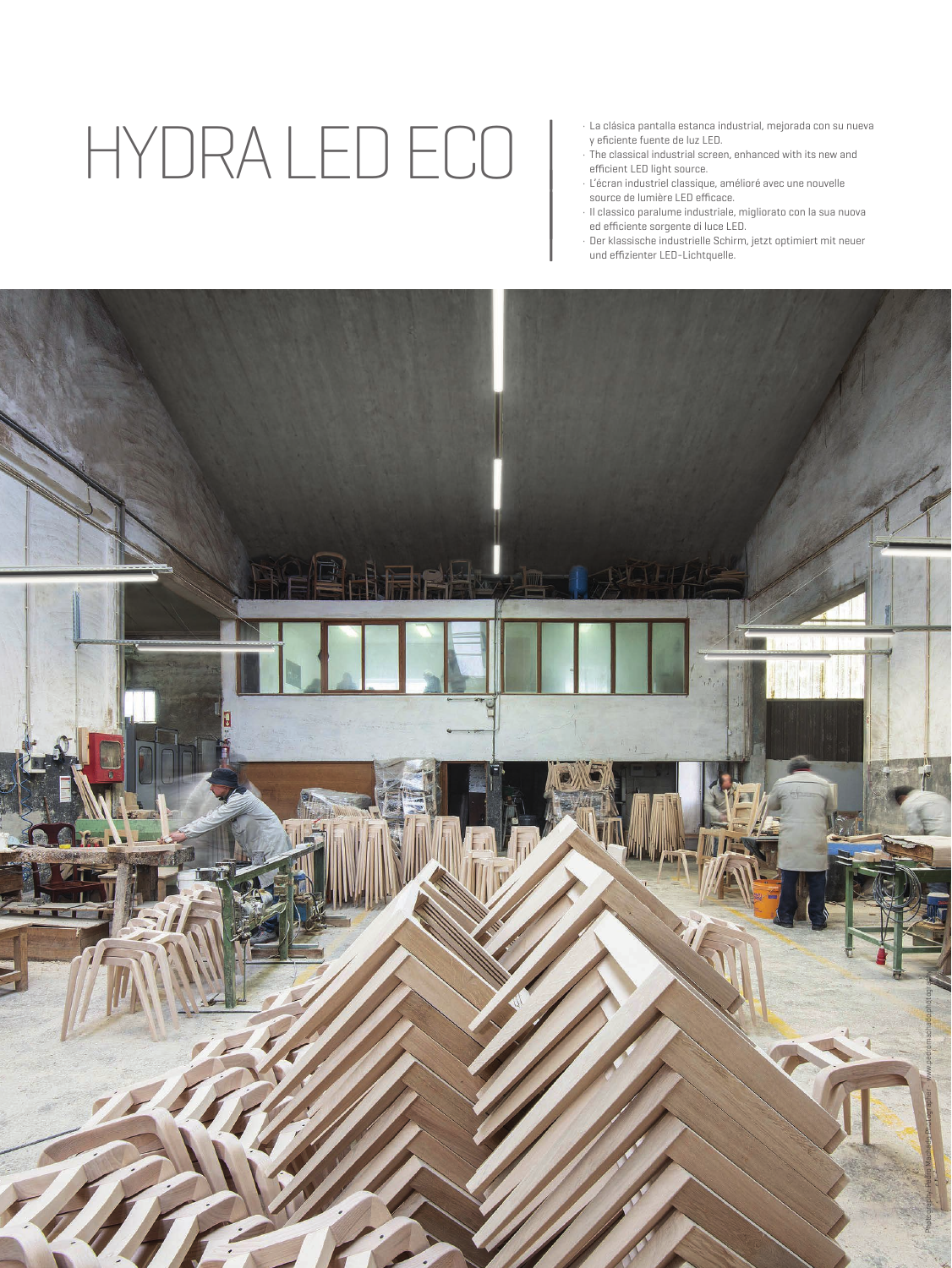### <u>in in In</u>  $\frac{1}{\sqrt{2}}$  (c)  $\frac{1}{\sqrt{2}}$

#### HYDRA LED ECO

SMD

|                                          |                          |                        | W                             | К                                                                            | Lm         |                                          | €               |
|------------------------------------------|--------------------------|------------------------|-------------------------------|------------------------------------------------------------------------------|------------|------------------------------------------|-----------------|
| 30871124                                 |                          |                        | 12W                           | 4000K                                                                        | 1200       | 600 mm                                   | 1/12            |
| 30872244                                 |                          |                        | 24W                           | 4000K                                                                        | 2400       | 600 mm                                   | 1/12            |
| 30871254                                 |                          |                        | 25W                           | 4000K                                                                        | 2500       | 1200 mm                                  | 1/12            |
| 30872504                                 |                          |                        | 50W                           | 4000K                                                                        | 5000       | 1200 mm                                  | 1/12            |
| 30871304                                 |                          |                        | 30W                           | 4000K                                                                        | 3000       | 1500 mm                                  | 1/12            |
| 30872604                                 |                          |                        | 60W                           | 4000K                                                                        | 6000       | 1500 mm                                  | 1/12            |
| 220-240 V<br>LED<br>50-60 Hz<br>CRI > 80 | <b>CD</b><br><b>FAOT</b> | IК<br>IP<br>nn.<br>OF. | PF<br>$-0.0$<br><b>MO DIM</b> | $\overline{\phantom{a}}$ on $\bullet$<br>$\bullet$ OFF<br>OC OOO H<br>0.0000 | €.<br>1000 | PC<br>瓦<br><b>DOUGO</b><br>DOLVOADDOMATE | +⊪<br>$\bigcap$ |

DIFFUSER POLYCARBONATE > 0,9 NO DIM > 30.000 36.000 h. 120º DRIVER INCL <sup>08</sup> <sup>65</sup> OUTDOOR INDOOR FAST CONNECTOR



#### ACCESSORIES

 $\Theta$ 

30021000H Suspension Kit (for 2 Hydras Eco) 1





 $\boxed{\text{MAT}}$  ABS + PC  $\cdot$  COLOUR: Gris / Grey / Gris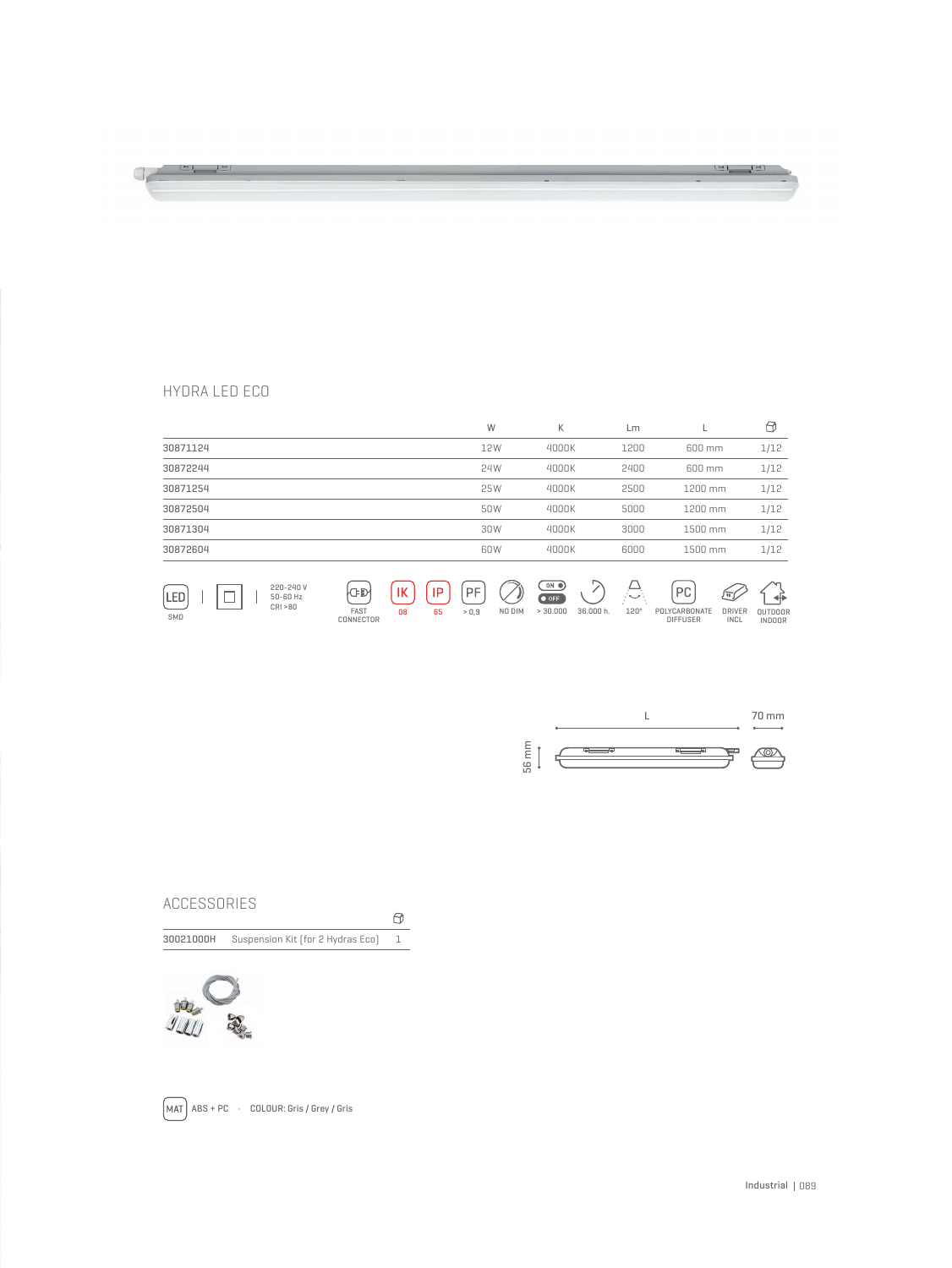## LINKABLE HYDRA LED ECO |

- · Hydra LED ECO, linkable para enlazar varias unidades.
- · Hydra LED ECO: to link several units.
- · Hydra LED ECO: câblage traversant pour lier plusieurs unités.
- · Hydra LED ECO: per collegare più unità.
- · Hydra LED ECO: um mehrere Einheiten zu verbinden.